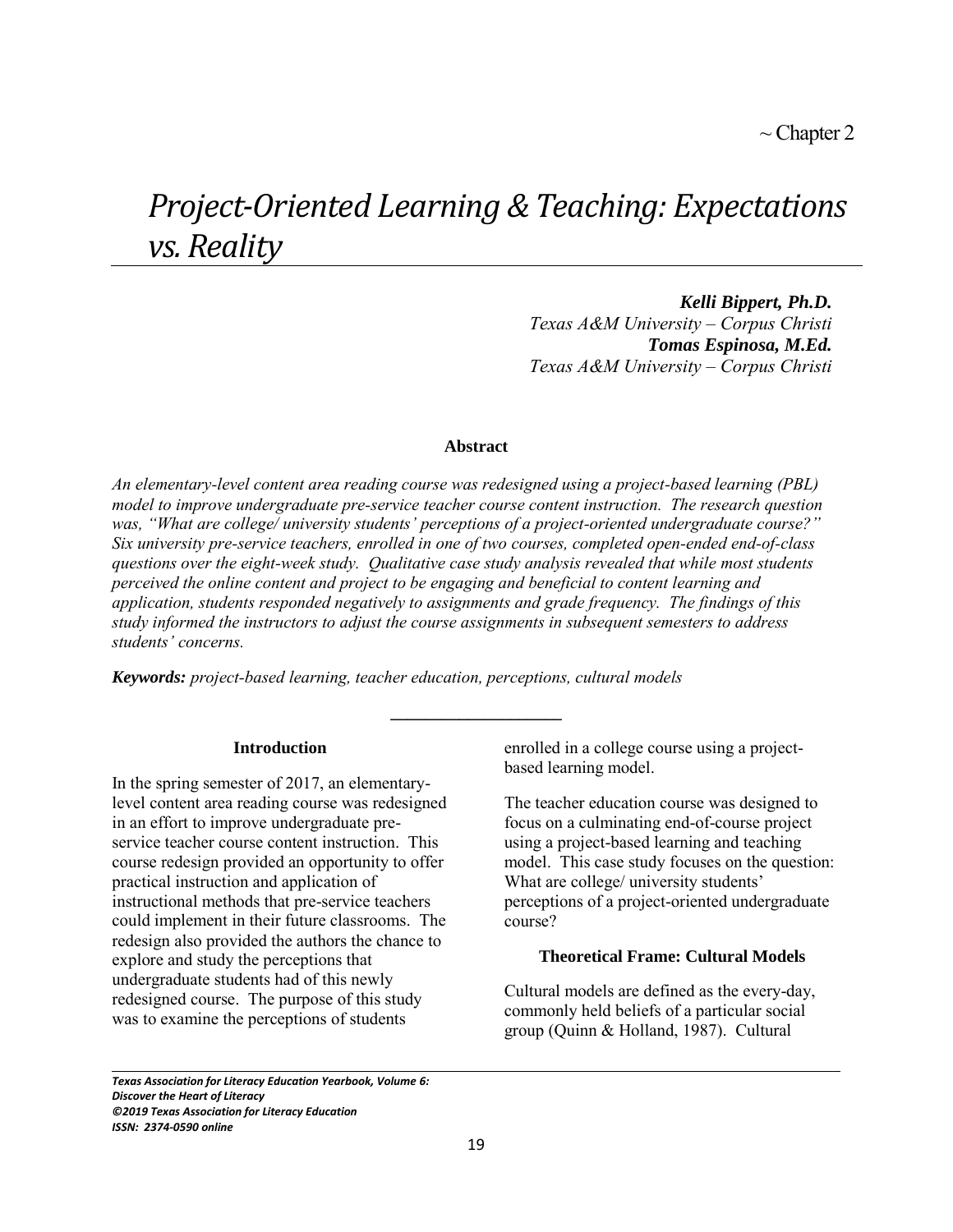models can be expressed not only by what an individual says, but the actions observed by these individuals. Cultural models are a simplified way of viewing the world through an individual's experiences (Gee, 2008) and are internalized, and shapes the individual's sense of reality. These models are shared across specific cultural groups and are constantly changing over the course of time (Gee & Green, 1998), and shape how individuals identify themselves and others in particular contexts.

# **Review of the Literature**

Project-based learning (PBL) is derived from a constructivist approach to teaching and learning. Thomas (2000) defines PBLs as instruction that incorporates

complex tasks … that involve students in design, problem-solving, decision making, or investigative activities; give students the opportunity to work relatively autonomously over extended periods of time; and culminate in realistic products or presentations (p. 1).

There are five criteria for PBLs: projectcentered, focused on questions or problems, constructive inquiries, student-driven, and authentic. New learning is constructed via student-created projects, addressing questions and problems through real world applications.

The Buck Institute for Education (BIE) describes PBL as an instructional model that includes a focus on knowledge and skills, the identification of a problem or question for exploration, self-selected and focused inquiry, individual choice, peer- and self-critique and evaluation, and an authentic product that can be made available to an audience outside of the classroom setting (Buck Institute for Education, 2018). The new course design for this elementary content literacy course integrated these elements in an effort to support undergraduate student learning, and model ways that these future teachers can integrate PBL in their future classrooms.

PBL has been shown to support student learning in a variety of ways. Some benefits of PBL include an increase in student motivation (Blumenfeld et al., 1991; Ravitz & Mergendoller, 2005; Slåttsveen, Steinert, & Aasland, 2016; Verma, Dickerson, & McKinney, 2011), increase in students' ability to retain and apply new learning (Finkelstein, Hanson, Huang, Hirshman, & Huang, 2010; Strobel & van Barneveld, 2009), and help develop skills that support independent, out-ofschool learning (Arboleya & Las-Heras, 2014; Strobel & van Barneveld, 2009). For these reasons, the lead instructor felt that redesigning the course using a PBL model of instruction would benefit pre-service teachers not only as learners, but as future K-12 classroom teachers.

Undergraduate students enter the college classroom with experiences and pre-conceived attitudes about what it means to be a college student and what it means to participate and learn in a college course. To learn these perceptions the lead instructor investigated students' beliefs in an effort to inform her instruction in later semesters. This study focused on pre-service students' perceptions of PBL as it applied to this redesigned undergraduate course in elementary content area reading.

# **The Study**

Throughout the course of the Spring 2017 semester, data was collected from participating students enrolled in two university content area reading classrooms. Both classrooms received literacy instruction using the PBL oriented model as opposed to the traditional instructional model. For the purpose of this study, the traditional instructional model would have included text-based quizzes, a midterm exam, and a final exam.

A case study designed was used for this study. Case study methodology provides detailed descriptions and allows the researcher to closely examine and describe the culture of common groups in a specific educational context (Creswell, 2013; Yin, 2014).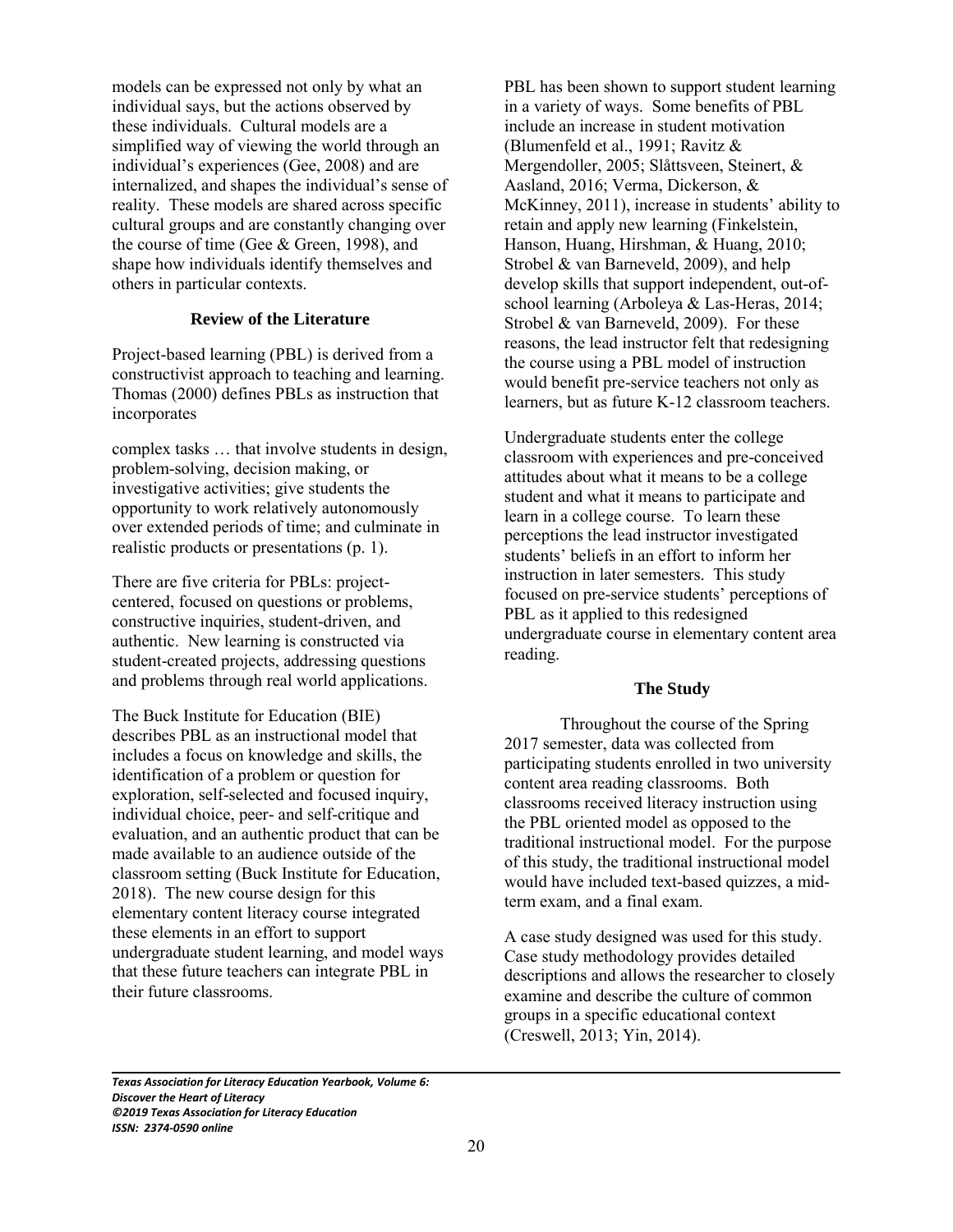# **Participants**

The participants in this study were six undergraduate students enrolled in the newly redesigned elementary content area reading courses during the spring 2017 semester, both of which were taught by the lead researcher. These undergraduate students were juniors and seniors enrolled in the elementary teacher education program. Three participants were randomly selected from each of the two classes. Students in both classes received the same instruction, assignments, and class-to-computer lab time ratio.

## **The PBL Oriented Course**

The overall objective of the elementary content literacy course is to teach pre-service teachers in the teacher education program how to utilize a variety of texts to support content learning in content area classrooms. For the purpose of this course, "text" is broadly defined and can include traditional, digital, visual, and auditory modalities. These content areas include such disciplines as mathematics, science, social studies, and the arts. The course was redesigned around a final project that would be the culmination of the students' application of content area reading and literacy strategies throughout the course of the semester. Students identified a content area for the focus of their projects: mathematics, science, social studies, or art. They would then choose a grade level, or grade range, along with a specific topic within their chosen content area.

The students' projects were completed using Google Sites (sites.google.com), and students had in-class time each week to explore content and build webpages for their end-of-semester project. Each class meeting was a total of two and a half hours in duration. Before each class, students were assigned chapters from the course textbook, and new course content was covered during the first ninety minutes of class time. The remainder of class time was spent in the computer lab, where students would then explore texts and instructional content based on their project's topic, create content area activities using authentic text resources, and be allowed time to work on their own individual Google Sites webpage.

This course focuses on utilizing content literacy strategies within content are elementary classes, primarily mathematics, science, social studies, physical education, health, and the arts. As such, students learned literacy strategies that integrated the use of a variety of texts, vocabulary instruction and support, and supporting the literacy needs of a diverse study body. The culminating project was a studentcreated webpage that showcased the student's authentic application of strategies and content learned during the course of the semester. Each online content literacy project consisted of the following pages: Home page, Anchor Text, Nonfiction Text Feature, Text Set, Digital Text Features, Text Scaffolding Plan, and Inquiry Questions.

**Home Page.** The Home Page was an important page for this online project, as it provided the reader the purpose of the content literacy webpage project. On this page, the undergraduate student also explained in his or her own words why teachers should support content learning by utilizing content area strategies, as well as the importance of using a variety of texts in different modalities. Figure 1 shows a screenshot of a student Home Page. This student wrote about her project topic, the solar system. She provided a creative introduction to engage her elementary students. Students were encouraged to personalize their home pages to generate excitement and interest in the chosen topic.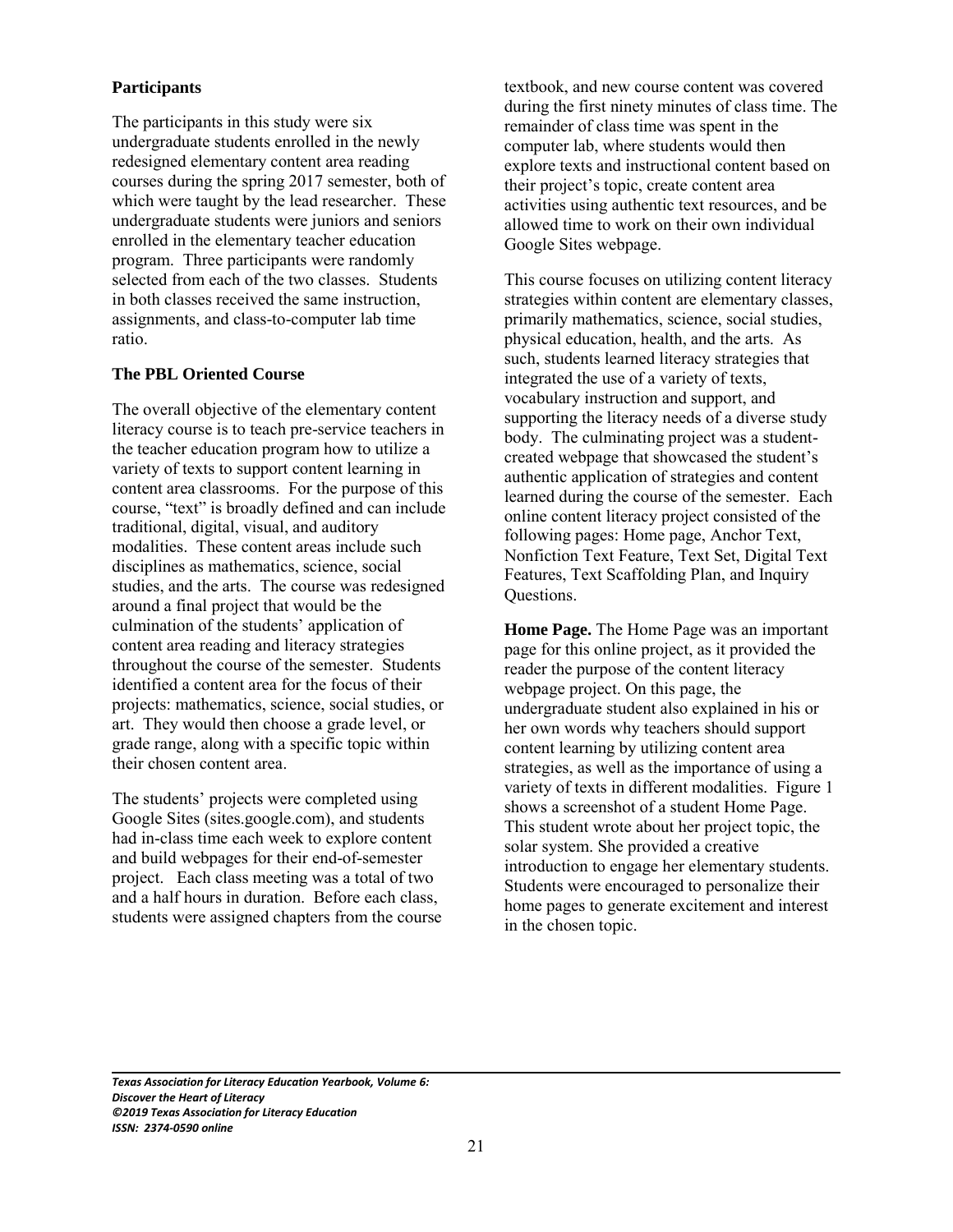

**Anchor Text Page.** Each undergraduate student was required to identify a specific focal topic for their project, along with one text that they felt would be a good introduction to the topic. This text was referred to as an "anchor text" since this text was meant to be the introductory text that would familiarize students with the unit's topic. This anchor text was a focal text, read and referred to often throughout the duration of the student's content area project. This anchor text

was intended to not only generate interest in the chosen topic, but also served as a model for teaching a variety of reading skills and strategies. On the Anchor Text page (figure 2), the student provided information such as a short summary, the focal grade level or range for the text, a rationale for the use of the book as their anchor text, an evaluation as a high-quality nonfiction text, and one before reading strategy.

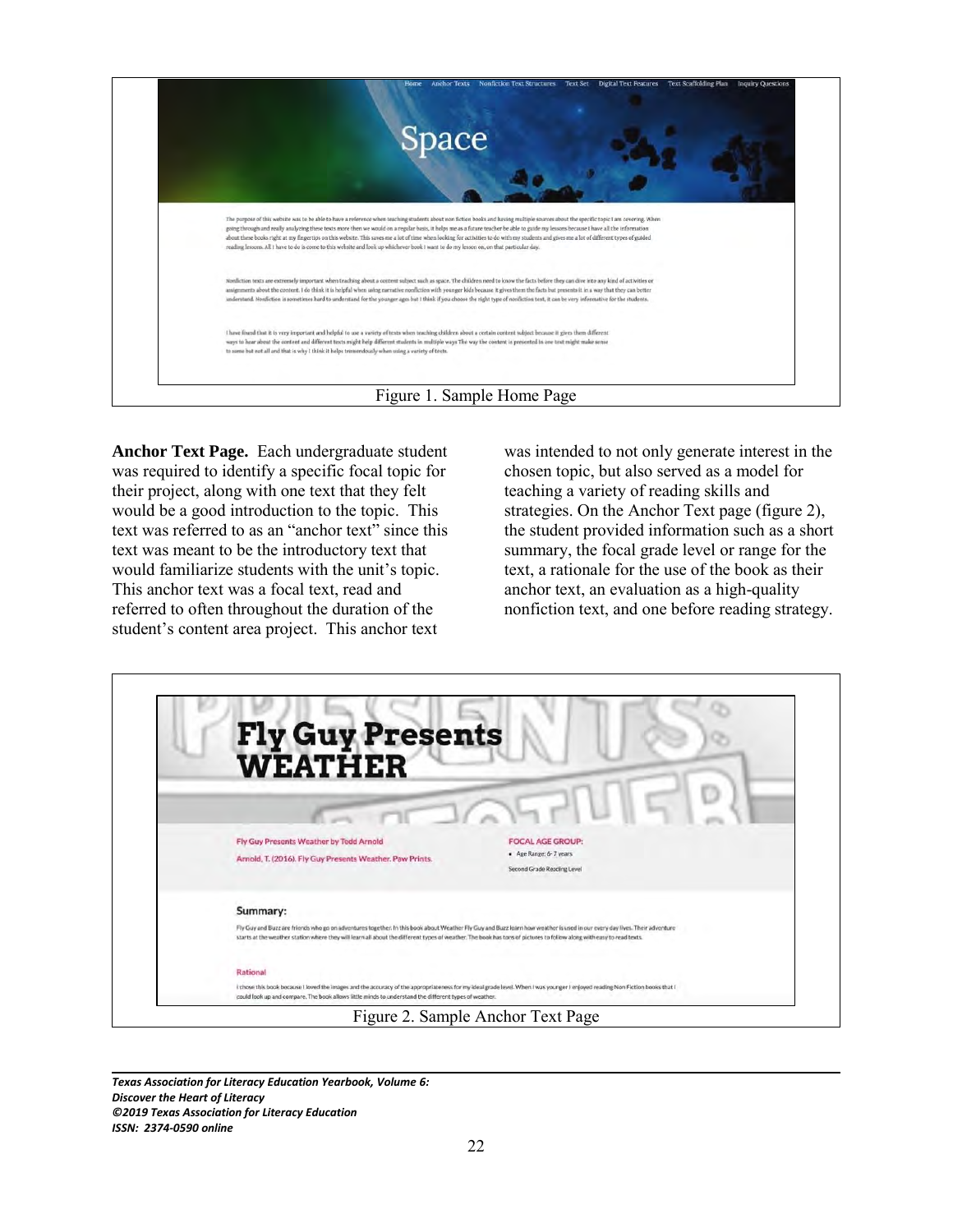**Nonfiction Access Features Page.** To help illustrate the importance of supporting students' understanding of nonfiction access features, students created a page listing and describing these features present in their anchor text (figure 3). After covering nonfiction text structures in the first part of the elementary content reading class, the undergraduate students applied these

content literacy understandings to their anchor texts. Students not only described the features present in their anchor text, but also considered and addressed the access features in their text that they felt might require direct instruction and guidance with students in their chosen grade level orange.

| <b>Nonfiction Text</b><br><b>Structures</b>                                                                                                           |
|-------------------------------------------------------------------------------------------------------------------------------------------------------|
|                                                                                                                                                       |
| National Geographic Readers: Planets By: Elizabeth Carney                                                                                             |
| <b>Access Features:</b>                                                                                                                               |
| Title: My book has a straight forward title that explains what the text is going to be about.                                                         |
| Table of Contents: Yes, mine has a table of contents that describes each sub topic that the book talks about around the general topic.                |
| Headings and subheadings: Mine sort of has headings in the sense of on some pages it has big bold words that explains what the page is talking about. |
| Sidebar: It has some extra information on some pages in little boxes that are mostly fun facts about the content being talked about on that page      |
| Inset sections or pages: It has a few pages at the very end that are multiple choice questions that the reader can quiz themselves on after reading   |

**Text Set Page.** Students also created a set of texts to support their focus topics. Students were encouraged to provide resources and materials from a wide array of genre, media, and levels of reading difficulty. Students assembled materials including fiction, nonfiction, videos, maps, charts, articles, historical documents, photographs, songs, and paintings. Teachers were given the flexibility to add depth, voice, and perspective to the study of any concept, topic, or complex issue. On this page, students were required to select a minimum of ten sources. Students were required to include five traditional texts, with the remaining five chosen across media such as digital texts and other multimodal sources.

Each text on the text set page included the text's title, a short summary consisting of five or more sentences, and the source referenced in APA

*Texas Association for Literacy Education Yearbook, Volume 6: Discover the Heart of Literacy ©2019 Texas Association for Literacy Education ISSN: 2374-0590 online*

format to allow the reader to locate the text if they chose. While this page had the potential for being perceived as dull and uninviting, the students were free to organize and structure their Text Set pages however they felt best fit their needs or style.

**Digital Text Features Page.** Text features are parts of text that draw your attention to important information within a text. Text features in a traditional text may include titles, tables of content, headings, subtitles, bold print, glossaries, pictures, maps or diagrams, bibliographies, and appendices. Similarly, you may see these types of text features in digital text, which we referred to as digital access features. The Digital Text Features page could include such access features as hyperlinks, sidebars, pop-ups, drop-down menus, audio, video, interactive images, interactive questions,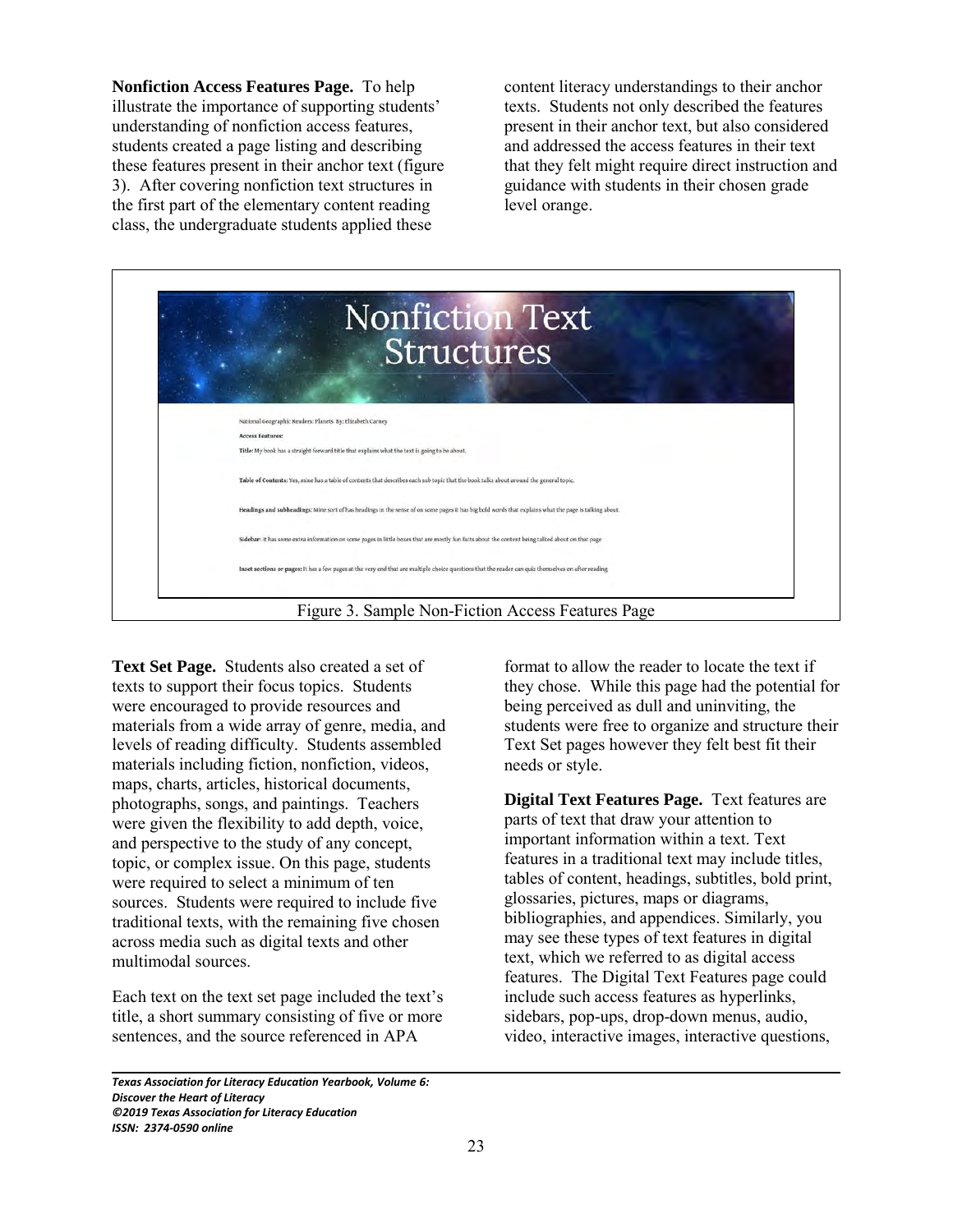comments, notes, definitions, and links to external resources.

As with the Nonfiction Access Features page, students listed and described the features present on a digital text from their text set and identified one digital text feature that they felt may require explicit instruction for the students in their target grade level. Figure 4 shows a screenshot of one student's digital text features page.



**Text Scaffolding Plan.** Providing text support is important at any grade level. The pre-service teachers in this undergraduate class learned a variety of strategies to help support and scaffold instruction in the content area classroom. On the Text Scaffolding page of the student project, students provided one content area reading strategy for each text from their text set, a

rationale for the appropriateness of the strategy, a visual or sample of the strategy or activity if applicable, and a list of instructional steps for the strategy or activity. In this way, students flexibly applied instructional strategies related to an authentic text to support student learning. Figure 5 illustrates a sample of student work from the Text Scaffolding page.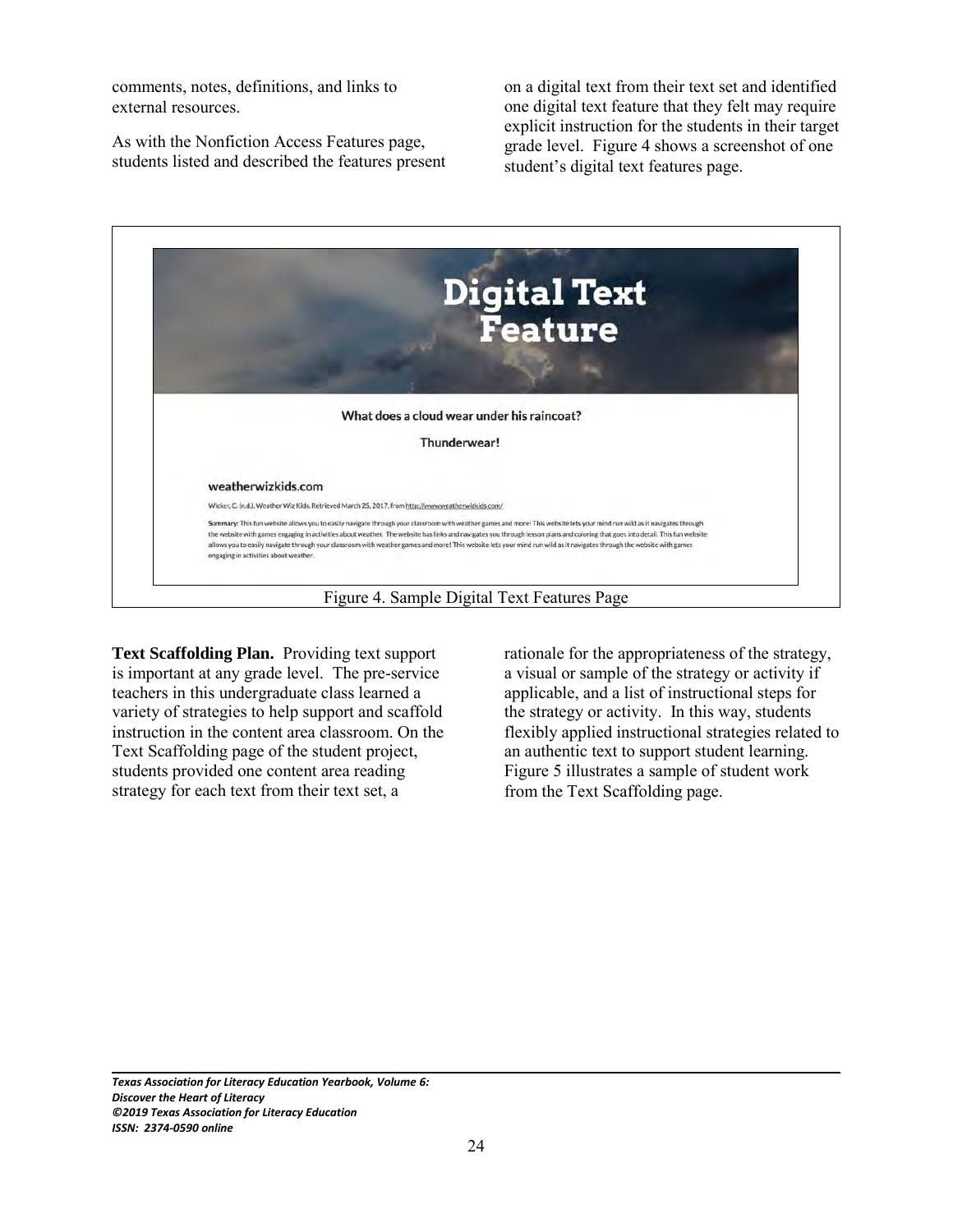

**Inquiry Questions.** Inquiry-based learning is an approach to learning whereby students locate sources of information to increase their understanding of a problem, topic, or issue. Students are more involved in the construction of knowledge through active engagement and inquiry. The more interested and engaged students are by a subject or project, the easier it will be for them to construct in-depth knowledge of it. For the last page of the student's online project, students were asked to create ten inquiry questions, also referred as Higher Order Thinking (HOT) questions, for their content area. This page allowed the undergraduate students to demonstrate their understanding of the types of questions that elementary students

may ask and could possibly be answered through exploring the texts in the unit's text set.

Higher order questioning is often difficult to teach undergraduate students to generate but can be of the great value for students once this skill is mastered. Encouraging students to think and ask deep questions becomes easier when higher order thinking (HOT) questions and activities are incorporated into a lesson or topic.

Students generated ten HOT questions, using Blooms Taxonomy as their guide, and based on the topic of their online project. Figure 6 shows an example of the Inquiry Questions page for the solar system example.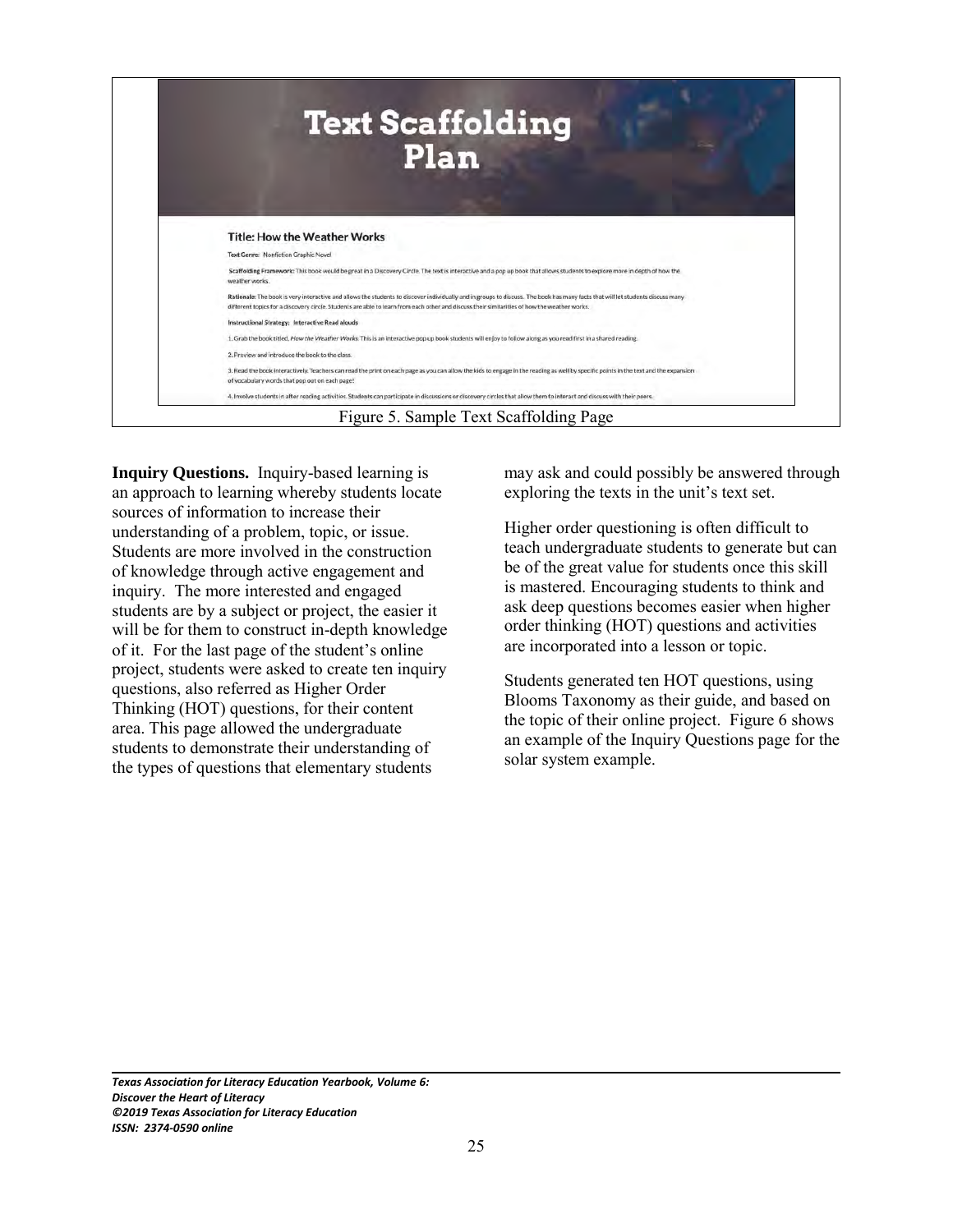

At the end of the semester, students submitted and presented their online projects to their classes. The lead instructor provided the class with a web link that listed additional hyperlinks to each of the student's project webpages. This was intended to provide the class with a collection of resources for teaching content area literacy at a variety of levels, in a variety of disciplines.

# **Data Collection & Analysis**

In an effort to collect genuine responses and ensure confidentiality and anonymity of responses from study participants, all students in both elementary content-area classrooms received open-ended questions in the form of exit tickets at the end of each class. These responses were left by students as they exited the classroom room at the end of each class meeting, which were collected by the lead instructor. The six participant students were directed to mark their exit tickets by checking a box located at the top left-hand corner of the exit ticket to indicate that their exit tickets be pulled aside for analysis. No additional identifiers were provided by participants on the exit tickets. The exit ticket questions were designed to elicit responses that would provide data reflecting the students' perceptions and attitudes toward the

redesigned content are literacy course. The weekly exit tickets consisted of at least one of the following questions:

- What did you find interesting about this week's class?
- What did you find challenging about this week's class?
- If I could change one thing, I would change…
- Did anything surprise you about this week's class?
- What did you find confusing or difficult?

Participant's exit ticket responses were collected throughout the semester and transcribed into an Excel spreadsheet for analysis. Responses that indicated no code-able response, such as "no response" or "N/A" were eliminated. This resulted in a total of fifty codable responses. Values coding was used to "reflect a participant's values, attitudes, and beliefs, representing his or her perspectives or worldview" (Saldaña, 2016, p. 131). The codes were then merged into three overarching themes relating to students' perceptions: technology and online project, course organization, and course assignments and grades.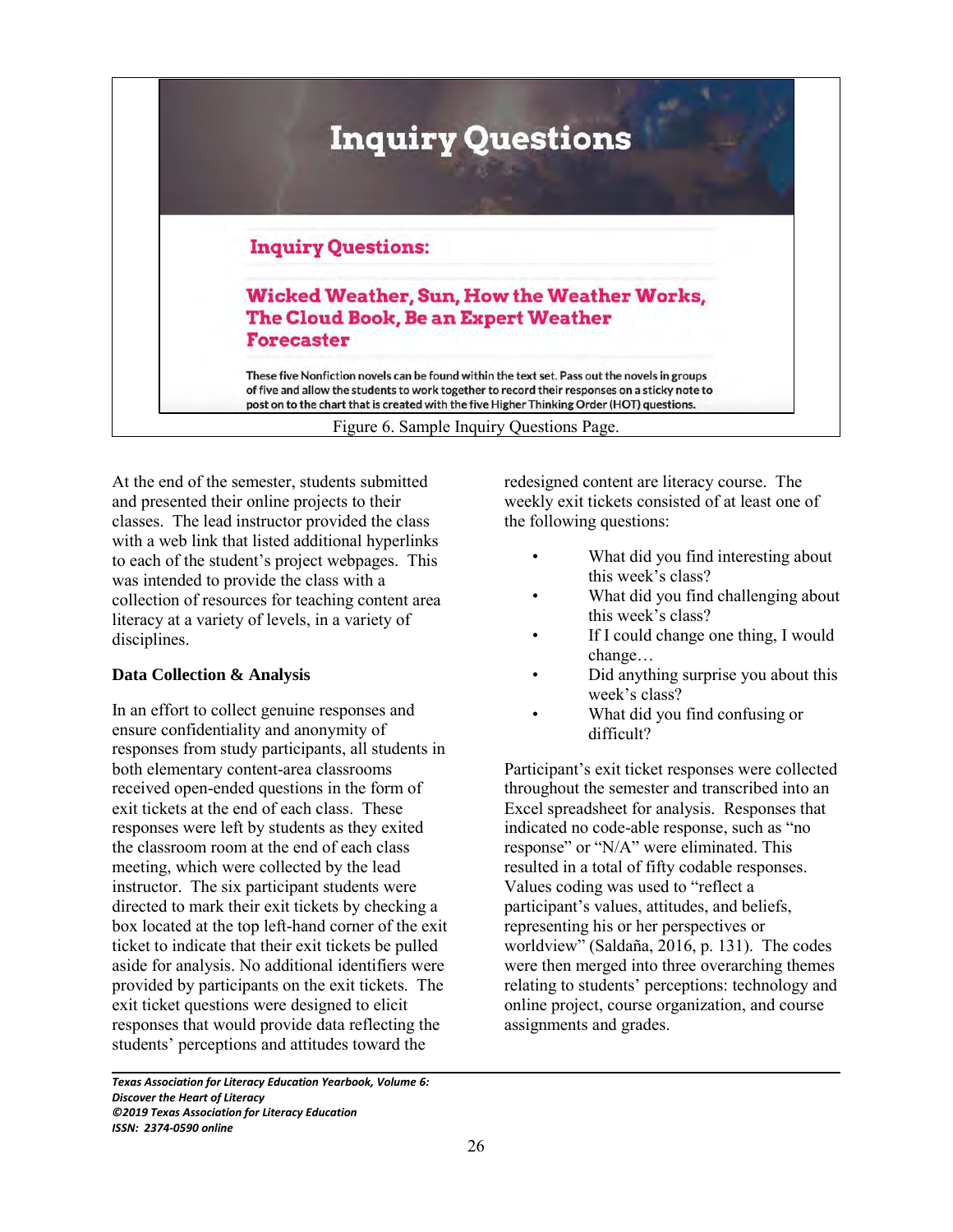## **Findings**

Based on the data collected from student feedback, student perceptions of the course centered on three major themes: attitudes toward technology or online project, attitudes toward the course organization, and attitudes toward course assignments. See table 1 for an overall summary of the findings.

|                             | Positive perception | Negative perception |
|-----------------------------|---------------------|---------------------|
| Technology & Online Project | 88%                 | 12%                 |
| Course Organization         | 65%                 | 35%                 |
| Course Assignments          | 28.5%               | 71.5%               |

## **Technology and Online Project**

Sixteen of the fifty responses focused on technology or the online project. Overall responses to the technology and online project reflected positive perceptions. While fourteen of the sixteen coded data indicated positive attitudes, two responses showed negative attitudes toward the technology and/or project. Some students remarked that they "loved working on the website," and that it was "fun" and helped them "understand the topics." However, two participant responses indicated that they believed that the projects were "long and boring," and requested that we "not do that project again." While most participants found value in creating a webpage based on their application of concepts learned in the course, this was not universal.

## **Course Organization**

Of the fifty responses, twenty centered on the course's organization; classroom versus computer lab time, face-to-face classroom time, online opportunities, and general course structure issues were some of the topics discussed in these responses. Attitudes toward the course's organization were mixed. Thirteen of twenty participant responses reflected positive reactions to the course organization. Comments related to student's positive responses to "hands on projects and lessons," and how these helped students "understand the topics that we were covering" contradicted the seven negative

*Texas Association for Literacy Education Yearbook, Volume 6: Discover the Heart of Literacy ©2019 Texas Association for Literacy Education ISSN: 2374-0590 online*

responses, such as the "lack of organization" of the course," and that the class lacked structure. While approximately two-thirds of student responses indicated positive attitudes toward the course organization, the remaining responses revealed decidedly negative perceptions.

## **Course Assignments**

Of the fourteen codes related to course assignments and grades, only four of the coded responses reflected positive perceptions; ten participant responses indicated negative attitudes toward course assignments. While the positive responses about the course assignments reflected on the perceived usefulness of authentic application teaching strategies and techniques, as well as feeling that assignment instructions were straightforward and easy to follow, many more of responses expressed concerns for the limited number of grading opportunities and uncertainty of their progress throughout the semester. This signified an ongoing concern among some students; the expectations of receiving incremental assignment grades may not have been met due to the fact that a major percentage of the redesigned course was based on an end-of-semester online project.

### **Conclusions**

Illustrating a cultural model that would describe the beliefs and attitudes that exist among students at this particular institution, it was difficult to identify specific patterns across the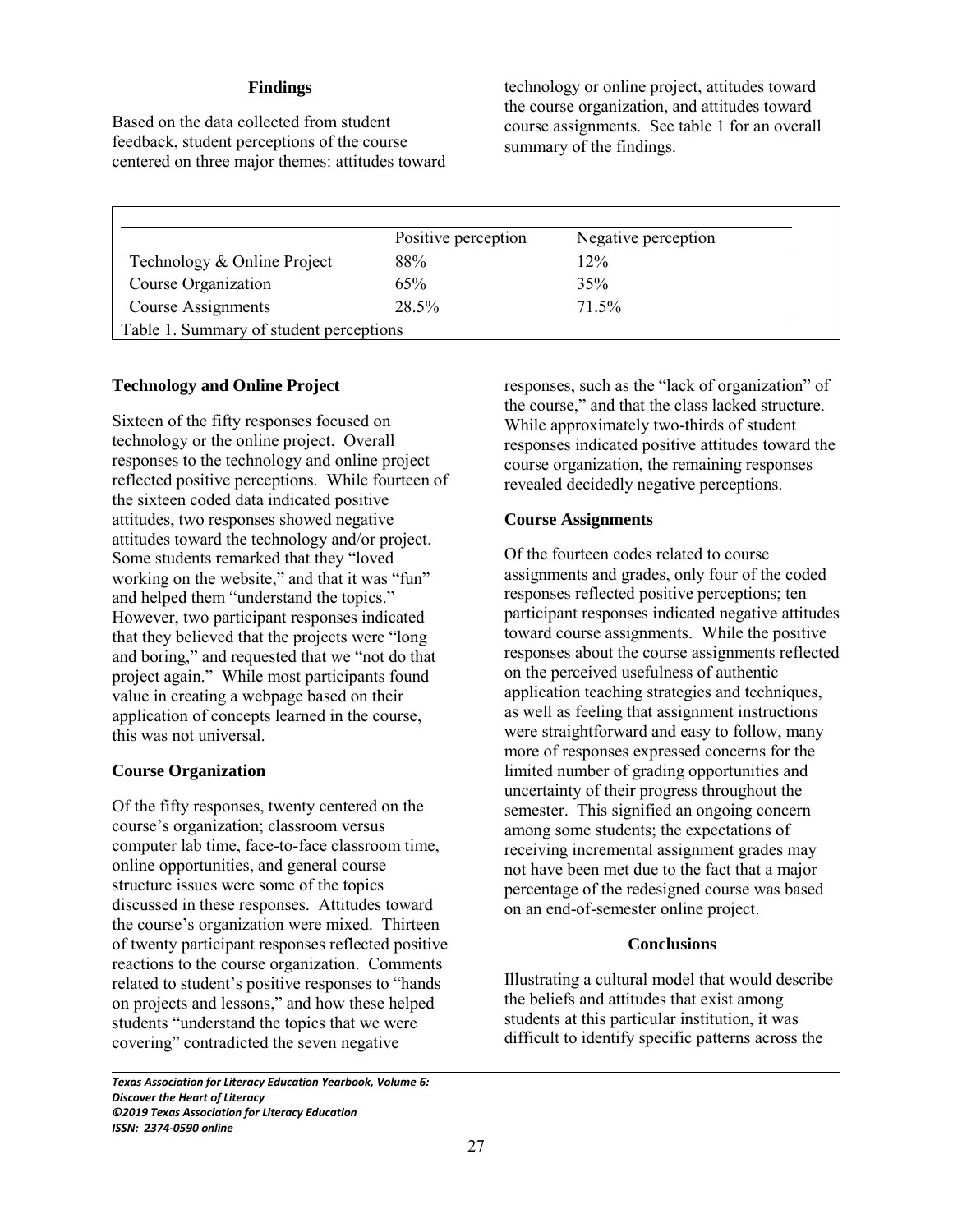participants. The strongest pattern existed when students described their perceptions of the use of technology and online project. However, students' perceptions of course assignments were more strongly negative (71% negative), perceptions were not as clearly positive or negative in regard to course organization (65% positive). This case study analysis provides a limited picture of how college students perceive a PBL course. With these students, there was much variability in perceptions of what satisfies their expectations for technology use, course organization, assignments, and grades. More research on the topic of cultural models and PBL is needed, along with a larger participant group.

Based on the data collected in this study, students perceived that one benefit of the PBL designed course provide students with opportunities to apply new concepts and learning to real-world contexts. Participant responses support overall positive attitudes toward the online projects. Students found the course to be not only highly enjoyable, but also aided them in understanding and applying content materials in authentic contexts.

Challenges attributed to the course centered on the students' discomfort with fewer grade opportunities across the semester, as well as the perception that the course seemed in their view as unorganized and unstructured. As much of the time during the second half of each class was spent independently working on the students'

individual projects, the lack of direct instruction and specific guidelines for which texts and content to integrate into the students' websites may have conflicted with their existing cultural models surrounding classroom teaching and learning.

## **Implications for Instruction**

Conclusions from this study informed the lead instructor to make changes to the course assignments and grading in subsequent semesters. While students still created end-ofsemester online projects, students also receive individual grades throughout the semester based on individual project website pages, such as the Anchor Text page, along with bi-weekly quizzes to provide students with additional grade opportunities. Additionally, students presented major portions of their projects to the class at mid-term to allow the instructor to provide feedback on the student's progress.

PBL gives students the chance to engage with content area strategies, and creatively integrate content area reading activities into a final product that can potentially be utilized in the student's future classrooms. By considering students' perceptions, and meeting some of their expectations and needs, teacher educators can still model innovative instructional models that students will be better prepared to integrate into their own classrooms.